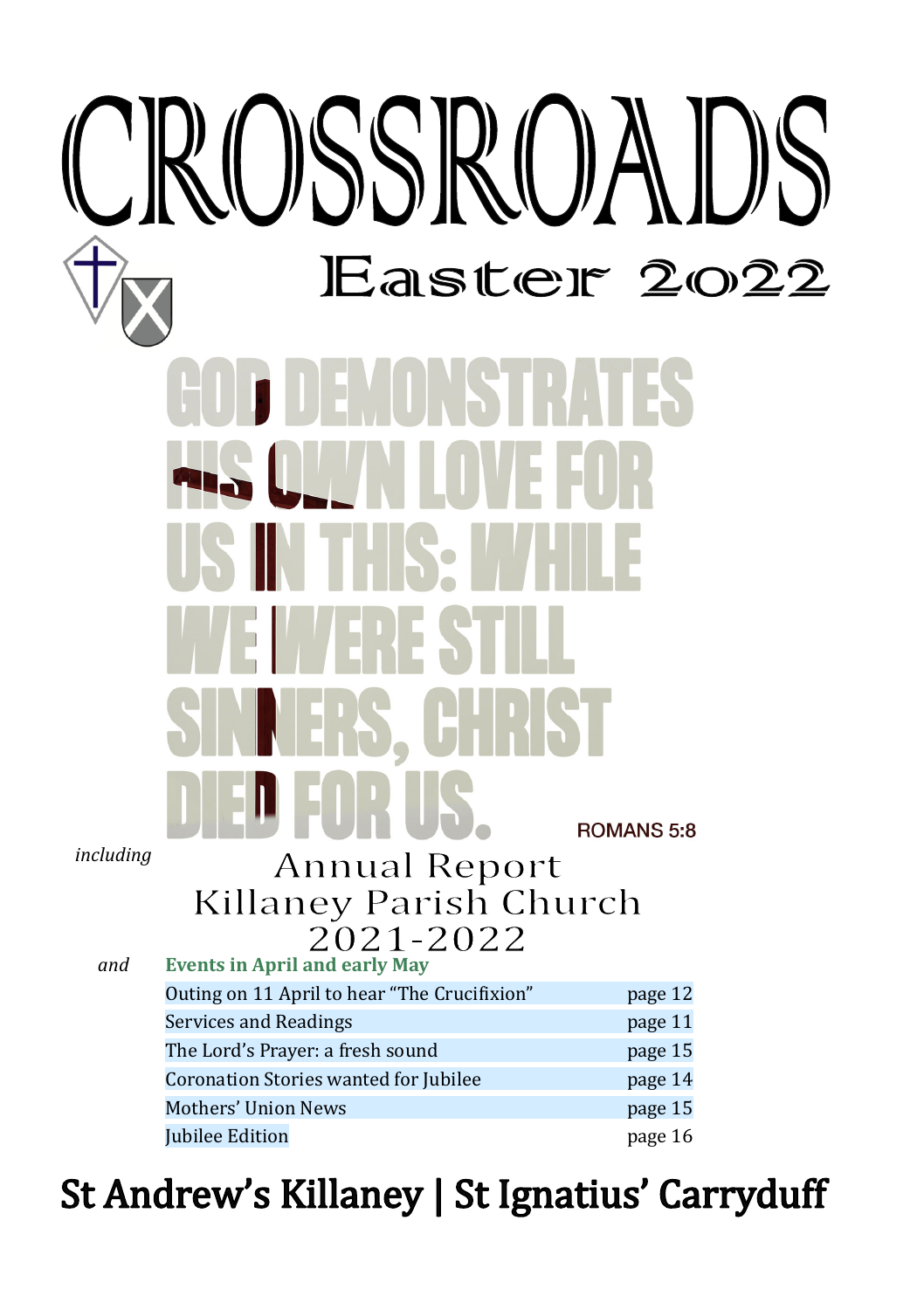# Killaney Parish Report 2021-2022

#### **The trustees present the annual report and statements of Receipts and Payments and Assets and Liabilities for Killaney Parish Church for the year ended 2021.**

## **2021**

Following a year when church life was curtailed in all but some essentials, the hopes for a better year in 2021 were immediately frustrated as a period of lockdown was imposed following Christmas, and we had to revert to online and drive-in services for several weeks. As is the character of people in our parishes we were not daunted, but, with resolve and fortitude, we determined to make do, and make the best of it.

One of the many encouraging signs of faith and hope in our church families at both the Crossroads sites - is the willingness with which they accommodated changes to our routine practices, so much so that we were able to enjoy the fresh look and feel - and length - of church services under this new regimen.

Being able to let go of some traditional forms, even for a time, has liberated us to enjoy the possibility of fresh ways of worship, prayer and teaching. Only the ability to enrich fellowship together has been continually hindered, yet many have found ways around this, using caution and ingenuity to make sure it happens.

While limitations on behaviour were strengthened, then relaxed and in some respects removed during the year, the spectre of COVID–19 remained high in hearts and minds and continued to stimulate conversations throughout the year.

Because of the demographics of our congregations, with significant numbers of people who were deemed vulnerable throughout the pandemic, the events we could operate safely were limited. This was beyond what became possible in the worlds of education, entertainment, and hospitality. We progressed in 2021 with the return of some catering at events, creating outdoor moments where possible for picnics, the offer of refreshments in pews, and a resumption of Sunday School and Organisations in Carryduff.

The Select Vestries met for most of the year in Zoom Calls with only Easter Vestry meetings in person. Carryduff Select Vestry adopted a dual approach in September with some attending in person in the space provided by the church building, and some via Zoom call. This practice will end in 2022.

The diocese advocated that parishes ought to try to hold a service of thanksgiving at the end of October to enable those who had been unable to attend the funerals of loved ones during the pandemic to mark their passing in the context of worship, reflection and prayer. The two resulting events which took place drew some great support from some families so affected. This looks likely to become an annual occasion in the parishes' calendars.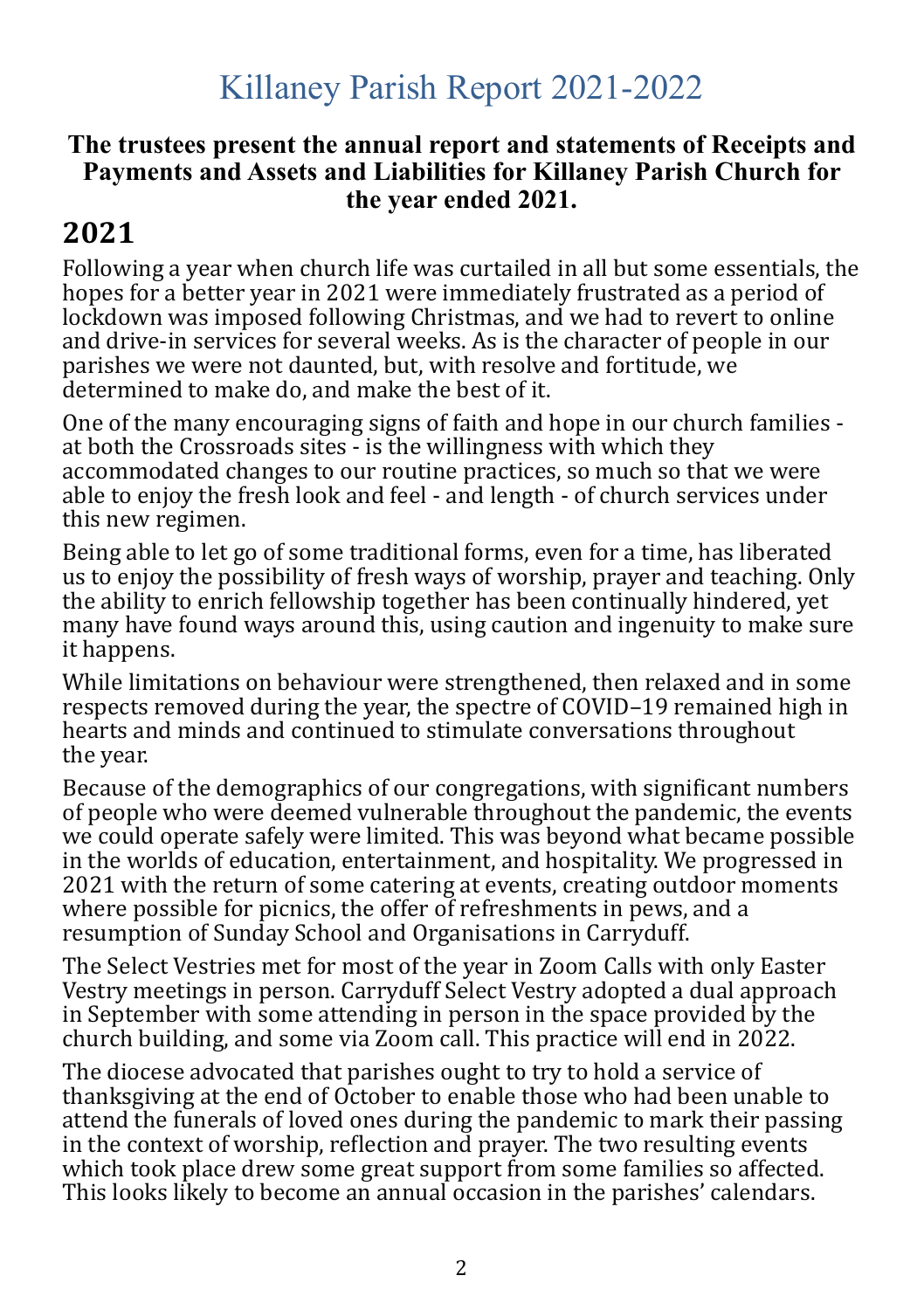# **Team**

We are indebted to Mr David Gill and Mrs Florence Coulter, church wardens, and those who helped in this role during the year. They, with our glebe wardens, Mr Norman May and Mr Gary Crothers, helped guide the business of the Trustees as we continued our work.

We are also indebted to our Honorary Secretary, Mr Colin McClintock, for the additional duties he undertook as he led plans for the Hempton Hall, and Mrs Ruth Watson, our Treasurer, who supervised our bank accounts.

## **Ministry**

The musical contributions to life in our parishes has been limited as we emerge from these years, yet we appreciate the efforts made by one of our organists as she - and her family - have provided recorded music for use in worship. This pattern was followed throughout the year with the exception of the few occasions when she was able to lead us in person.

The daily and weekly messages on Facebook or YouTube were reduced to biweekly messages during the year, as more people began to be more comfortable at attending regular services. They continued for the bene�it of those who were forced to isolate, unable by age or health to attend, or who continued to worship when they were in distant places on holiday or in holiday homes.

The ability to conduct hospital visiting has been varied; those who are dangerously ill, or in great distress have received infrequent visits, but it was only after permission from the local ward had been sought that such visits would occur. This is beginning to change in 2022.

Nursing home visits are still a huge strain on home staff, and are only done on request or in emergency. This will change in 2022.

Our bishop expressed his desire that evening events in church buildings would resume, with a particular emphasis on teaching and younger people. We have since held evening teaching events - based in Carryduff where the technology is readily available - with a small but consistent response from parishioners.

As part of this a Parish Visitor Team was trained during the autumn with a view to beginning service in 2022. Already a number of parishioners have been receiving visits from members of this team, and we look forward to developing it further as people request it or are offered it.

A church-wide focus on how to strengthen the church by loving one another was planned for use in the early months of 2022. It was called Love Your Church.

Our experience of Holy Communion has signi�icantly changed in recent years, but the availability of shot glasses to allow people to receive individual communion cups, and the willingness of wardens to supervise and ensure a safe flow of parishioners to visit the front of the churches, has made a huge difference to our experience. Some of these patterns will be relaxed in 2022,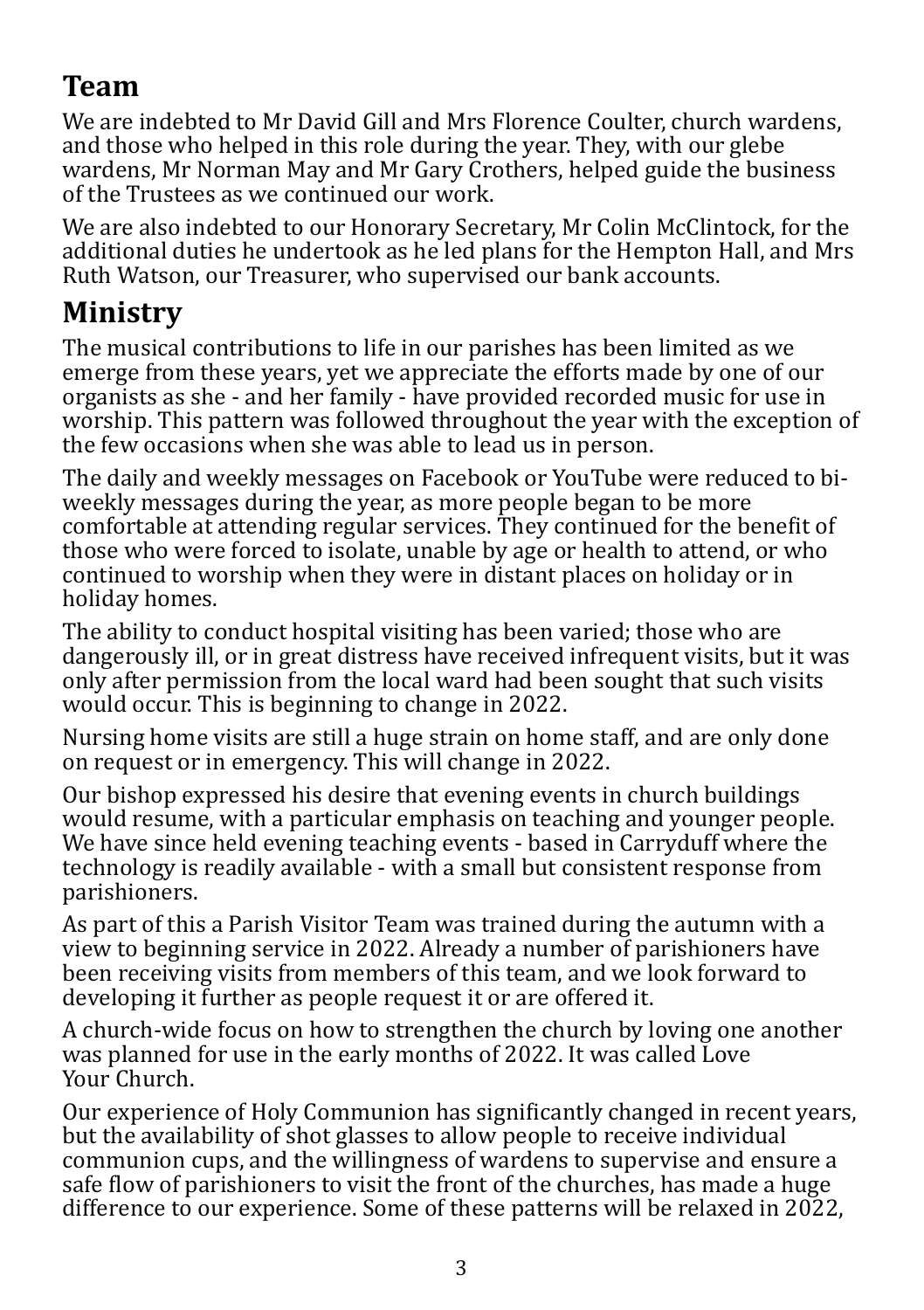but some will stay in place until COVID–19 has become an inconvenience rather than a threat to life.

Personal Prayer and Group Meetings for Prayer together combine to bring to God our sense of utter dependence on him for all our needs. We will continue to seek ways to make group gatherings for prayer a yearning for all rather than the habit of a tiny number, as it is currently. The practice of personal prayer, both as members of worshipping congregations and in our homes is essential, and participation in this is truly vital.

Throughout the year the parish seeks to provide a pastoral presence through the ministry of the rector, readers and volunteers. We pay tribute to Mrs Marlene Moore and Mr Keith Shaw, our diocesan readers.

Most members of the weekly congregation are volunteers in either small or more significant roles. Their contribution to the running of the church, its organisations and services is essential and appreciated.

Members of the community admitted to hospital or suffering bereavements have been encouraged to make contact with the church and their spiritual needs are addressed. Whether or not they are active members of the parish, we have sought to help people in their need.

At sad times in people's lives the parishioners went out of their way to support families in their times of loss, often providing refreshments along with a sensitive welcome to those attending funeral services.

## **Communication**

Modern facilities allow for communication to be instant and extensive, but not necessarily clear and valuable. The mixed experience people have had with social networks is an example from which to learn.

Free services such as a Facebook Page, a YouTube Channel, or an Instagram feed and TikTok, bring with them some huge dangers of wasting time, intrusive and unwelcome advertising and the loss of privacy. Yet their widespread availability and usage also makes them an attractive option for churches like our own which do not have the skill or budget to create their own made-to-measure applications. We continue to walk this line with caution.

The church website, including information for both parishes is the base of our communication. All feeds to YouTube and Facebook are identi�ied here so users can go directly to our feed without scrolling through endless pages. All posts - including an Advent series of some 40 daily posts - and church service announcements are delivered here first.

The Parish Magazine - CROSSROADS - is made available on the church website in easily readable pdf format before it appears in print or via email. The front cover has links to articles throughout the 24 page booklet. We are indebted to our Office Secretary who populates the layout with great attention to detail and to the small number of contributors who add, suggest, edit and provide images for the monthly edition.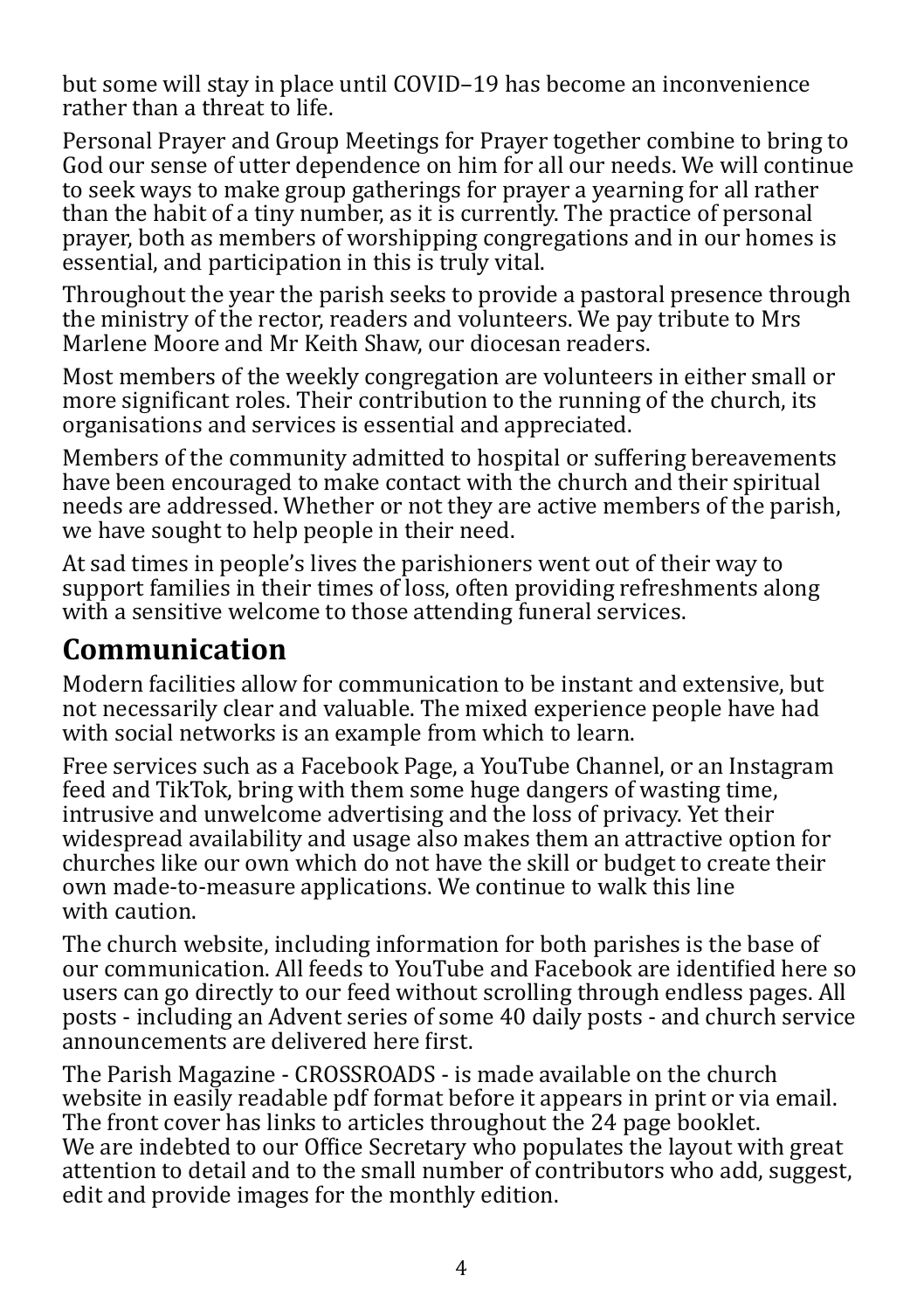Occasionally materials not suitable for consumption by the general public, because of privacy or its subject matter, are distributed to people who have signed up for the magazine online, or handed out in church services, or sent by post.

A carefully managed database contains contact records of people on our church records. This is used for the purpose of issuing monthly magazines and maintaining records of contributors' addresses.

In 2021 parishioners have donated food and essentials to The Larder in Mersey Street on a monthly basis. We filled a number of shoe boxes with Christmas gifts for children overseas, as organised by Samaritan's Purse.

# **Objectives and Activities**

The charitable purpose of the Church of Ireland is the advancement of religion. The principal function of Killaney Parish is to support the advancement of the Christian religion by promoting, through the work of Killaney Parish, the whole mission of the Church, pastoral, evangelistic, social and ecumenical.

Being open to and engaging with society as a whole and offering support for those needing help are fundamental to the practical delivery of the bene�its of Christianity. As a result of activity in the pursuit of the advancement of the Christian religion, Killaney Parish has custody of property and of records, materials and artefacts of significance to the cultural and religious heritage, and maintenance of which is undertaken by the select vestry of Killaney Parish.

## **Achievements, Performance & Public Bene�it**

St Andrew's Church is a nineteenth century listed (B2) building with simple plain and coloured glass windows surrounding a traditional worship place. With seating for up 120 people it provides the location for a weekly service for the community, as well as the location of weddings and funerals for people with and without pre-existing connections to the parish.

One main service each week reflects a monthly cycle, including a Parish Communion service, services of Sunday Morning Prayer and all age worship. For most of the year these services were shared using social media channels.

It has been our intention to awaken in one another our sense of the importance of a spiritual life for people, providing teaching, preaching, encouragements to study the bible and enabling fresh experiences of worship to enliven the heart.

## **Property and Use**

A beautiful and valued property such as St. Andrew's, Killaney requires careful and meticulous attention to detail as it is maintained for the future. Our vestry has continued to identify issues of concern and sought advice where appropriate to treat them if needed.

The Hempton Hall, as our church hall is sometimes known, was virtually unused for two years as both catering needs and meeting needs had to be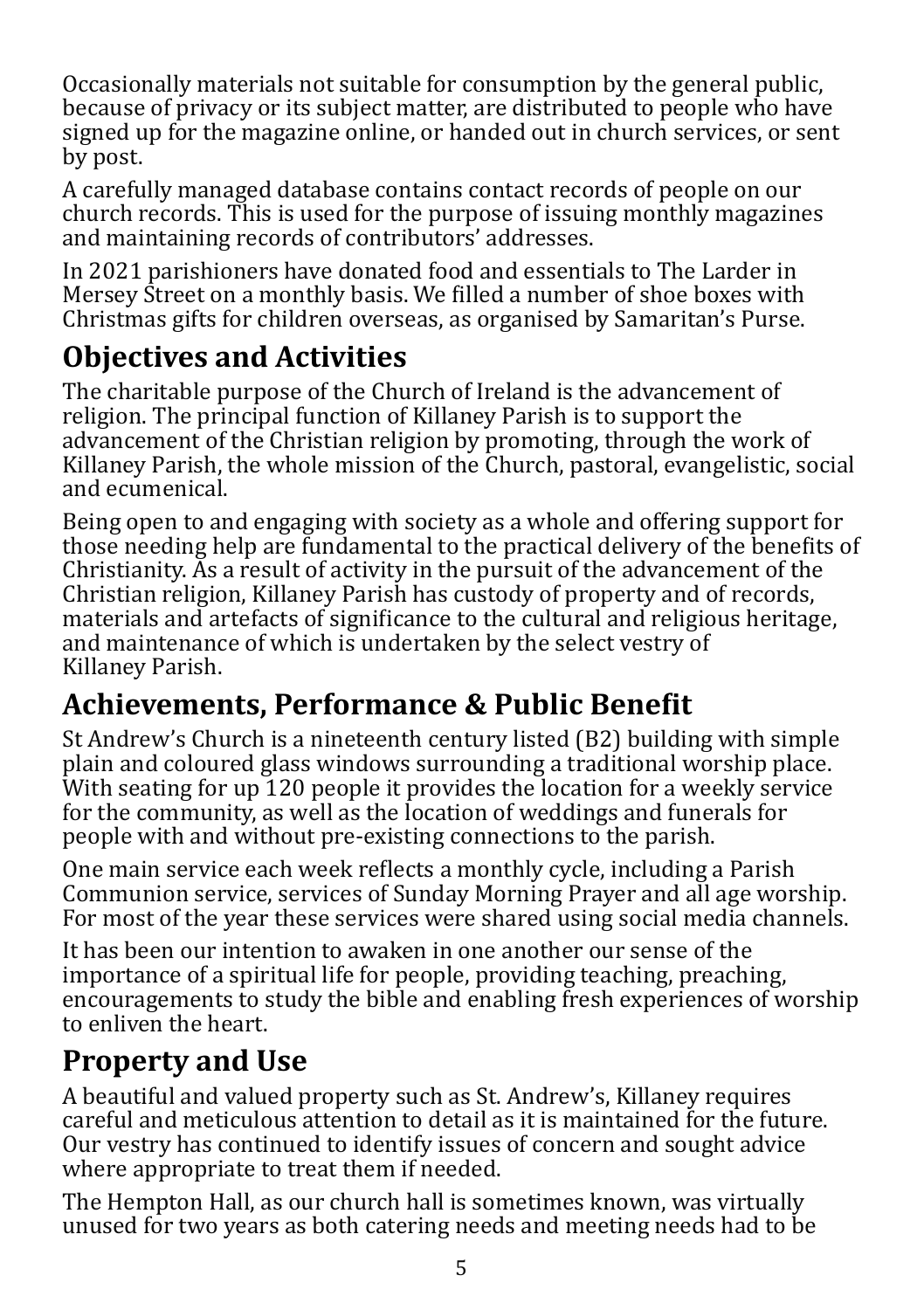limited. This gave the vestry time to re�lect on its usage, and a concern to improve it in terms of security, comfort and usability began to rise.

A grant scheme provided by DEERA was drawn to our attention and the vestry set about producing a wish list and a plan to improve our property. Our grant application was approved late in 2021 and work was set to take place between February and April in 2022.

Members of the parish undertook some helpful and illuminating training on the use of such a facility and a Hall Team was taking shape as the work began. Large in our thinking is the creation of a community hub where our community will want to gather. This can be for their own gatherings, educational or recreational events which need a well equipped hall, as well as a place where friendships can be built. Parishioners need to be involved in every community event to enable the process to gather momentum, and this is a main challenge for us as the year 2022 unfolds.

Further to previous years, a portion of the church windows are being removed and refurbished in order to ensure their longevity.

The safe use of the graveyard continues to be our focus as the vestry seeks to provide new paths in the main block of ground.

The refurbishment of the clergy vestry last year was completed early in the year by the provision of a new heater.

Our hall programme is designed to encourage physical activity, community building and spiritual growth. The car park is also used by local families while a school bus collects and delivers children there safely each day.

To defray running costs such as heating, lighting, cleaning and maintenance, donations for heating and lighting are requested of hall users.

For the protection of children, the Church of Ireland Safeguarding Trust regulations are applied for every instance where children or vulnerable adults are part of the church's life.

## **Welcome Lea�let**

A highly coloured and well produced four page leaflet was produced to promote the awareness of our church building as a place of worship and friendship in the community. This served as a helpful handout as we promoted events such as the Harvest and the Community Christmas Tree-Lighting Ceremony in 2021. The willingness of parishioners to use these materials in such a way is the additional value that such well produced items can offer.

# **Public Bene�it**

The Parish has given careful consideration to the Charity Commission for Northern Ireland's guidance on public benefit to ensure that the activities entered into during the year have helped to achieve the Parish's objectives and activities, as well as providing public benefit.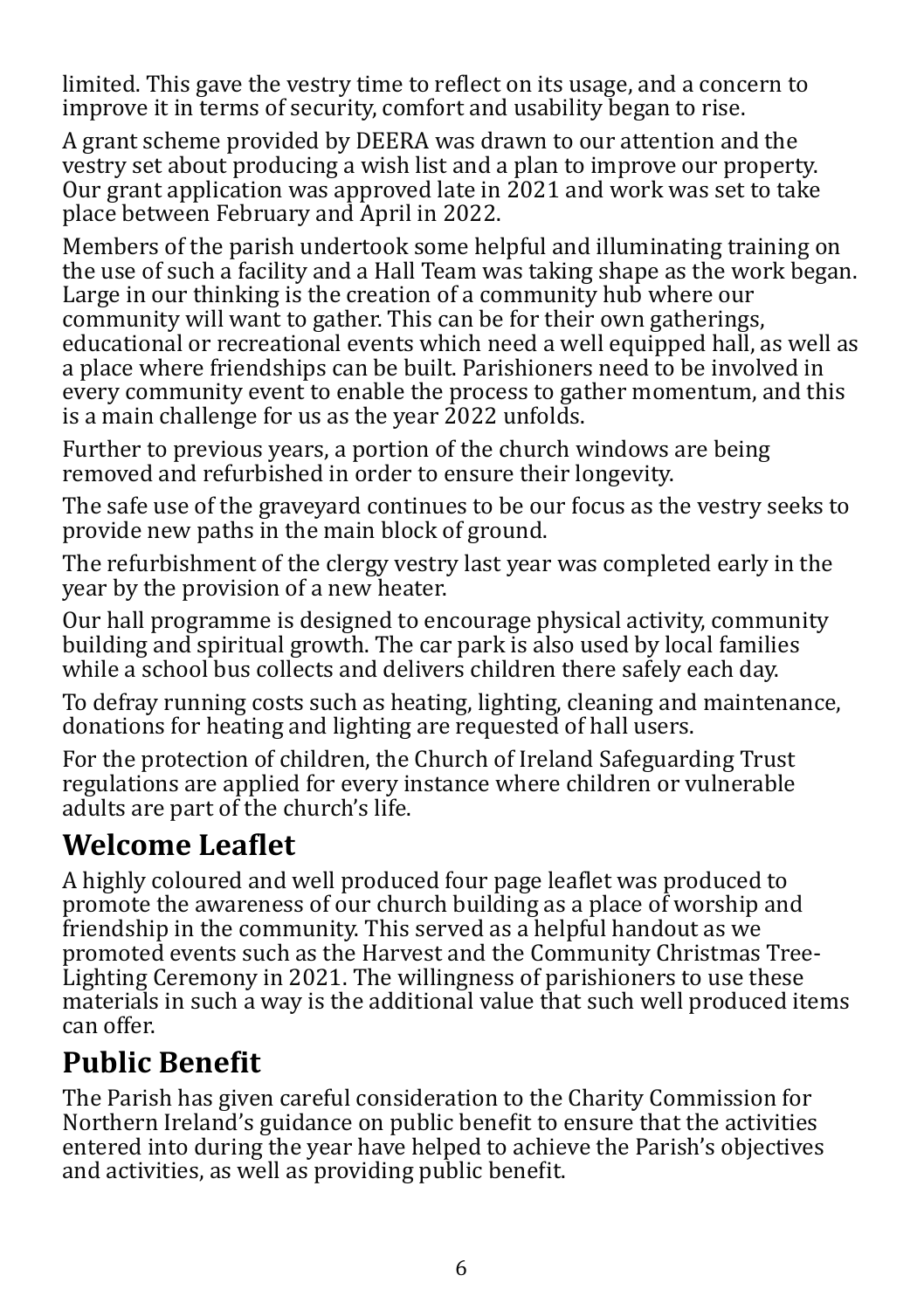## **Going Concern**

The trustees have reviewed the budgets for the year ahead and are satisfied that there are adequate funds in place to ensure that the Parish can continue its activities and the financial statements for the year ended 2021 can be signed off as a going concern.

———————————————————————————————

# **Killaney Office Bearers**

**Trustees:** (Members of Select Vestry) Regis Calard Bill Connor Florence Coulter Raymond Coulter Gary Crothers Lila Earney David Gill Johnny Gray

Betty Green Margaret Harrison Stephen Lowry Norman May Colin McClintock Brian McNeill Marie Mack

#### **Rector:**

| Stephen Lowry              |                            |
|----------------------------|----------------------------|
| <b>Church Wardens:</b>     |                            |
| Rector's: David Gill       | People's: Florence Coulter |
| Glebewardens:              |                            |
| Rector's: Gary Crothers    | People's: Norman May       |
| <b>Honorary Secretary:</b> |                            |
| Mr Colin McClintock        |                            |
| <b>Honorary Treasurer:</b> |                            |

Mrs Ruth Watson

The Financial accounts were prepared by the Honorary Treasurer, agreed by the Select Vestry and are awaiting one missing figure which has not yet been issued regarding the value of our assets. These will be submitted to Francis Buchanan for auditing.

At our Easter Vestry meeting they will be presented for questions and comment and the Easter Vestry meeting will decide on an auditor/examiner for next year.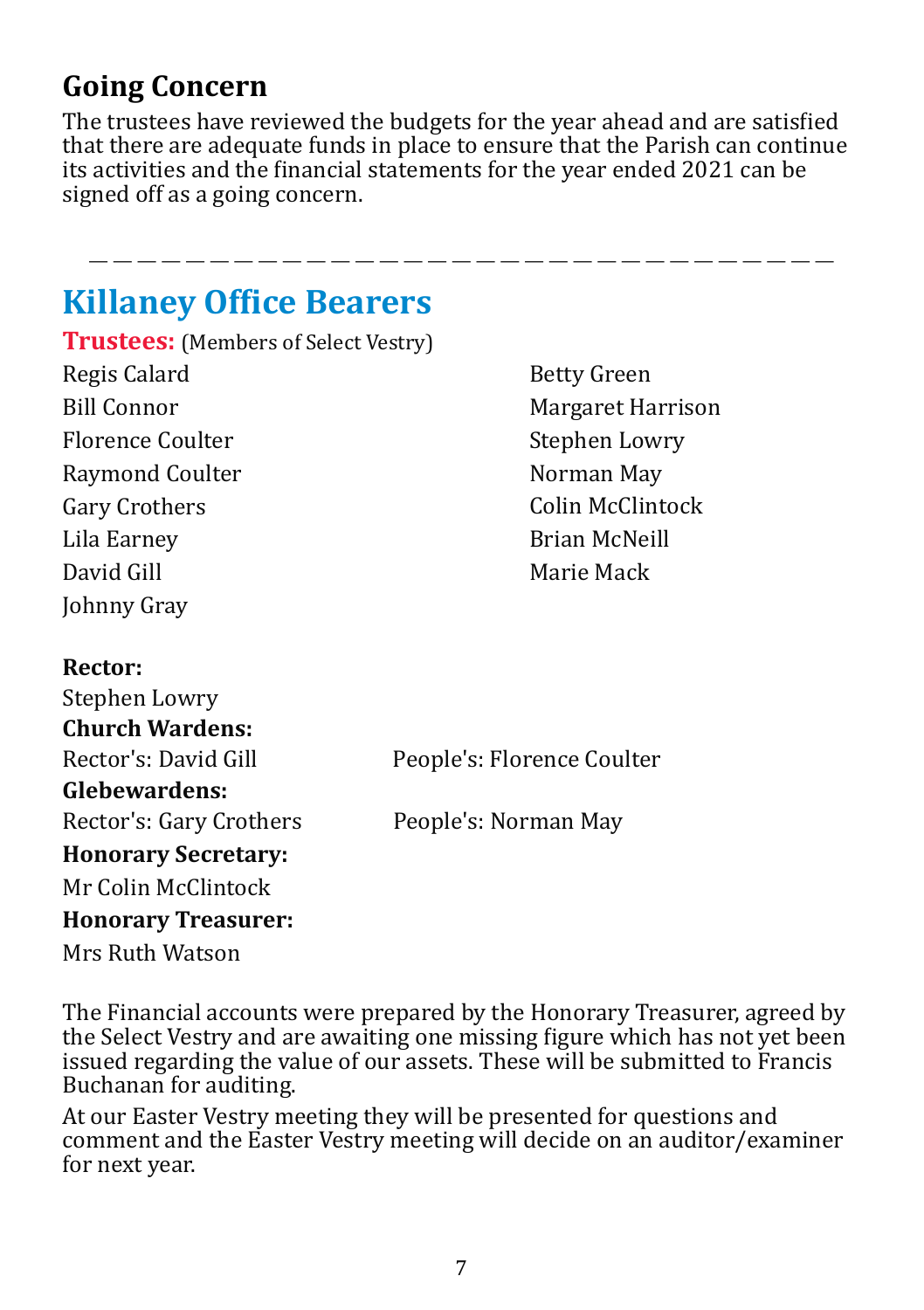#### **Receipts and Payments Account for the year ended 31 December 2021**

|                                                            | <b>Note</b>    | 2021 Total £ | 2020 Total £ |
|------------------------------------------------------------|----------------|--------------|--------------|
| <b>Receipts</b>                                            |                |              |              |
| Donations and plate collection                             |                | 18,560.05    | 18,032.91    |
| Proceeds of Fund Raising Events                            | 3              | 245.00       | 810.00       |
| <b>Bank and Deposit interest</b>                           |                | 146.55       | 147.60       |
| Rental of premises                                         |                | 0.00         | 0.00         |
| <b>Allocation of Graves</b>                                |                | 15,925.00    | 17,750.00    |
| <b>Other Receipts</b>                                      |                | 1,149.79     | 646.32       |
| <b>Gift Aid Receipt</b>                                    |                | 0.00         | 0.00         |
| <b>Total Receipts</b>                                      |                | 36,026.39    | 37,386.83    |
| <b>Payments</b>                                            |                |              |              |
| <b>Salaries</b>                                            |                | 12,273.00    | 12,273.00    |
| Diocesan Costs/Assessment                                  |                | 2,162.02     | 1,852.19     |
| <b>Church Running Costs</b>                                |                | 7,147.81     | 25,720.88    |
| <b>Administration Costs</b>                                | 4              | 0.00         | 0.00         |
| <b>Charitable Donations</b>                                | 3              | 350.00       | 0.00         |
| Payments by Parish Organisations                           |                | 0.00         | 0.00         |
| <b>Grass Cutting</b>                                       |                | 2,600.00     | 1,040.00     |
| <b>Bank Fees</b>                                           |                | 76.94        | 79.31        |
| <b>Total Payments</b>                                      |                | 24,609.77    | 40,965.38    |
| <b>Excess of Receipts over Payments</b>                    |                |              |              |
| for the year                                               |                | 11,416.62    | (3,578.55)   |
| Statement of Assets and Liabilities as at 31 December 2021 |                |              |              |
|                                                            |                | Total 2021 £ | Total 2020 £ |
| <b>Cash Funds</b>                                          |                |              |              |
| <b>Current Accounts</b>                                    |                | 65,520.48    | 53,881.94    |
| <b>Deposit Accounts</b>                                    |                | 6.17         | 45.59        |
| <b>Total Cash Funds</b>                                    | $\overline{2}$ | 65,526.65    | 53,927.53    |
| <b>Investment Assets</b>                                   |                |              |              |
| Investment in RCB/CIT Unit Trusts                          |                | await.ed     | 11,933.00    |
| <b>Total Investment Assets</b>                             |                |              | 11,933.00    |
| Assets retained for the Parish's own use                   |                |              |              |
| <b>Fixtures and Fittings</b>                               | 1              |              |              |
| Assets retained for the Parish's own use                   |                |              |              |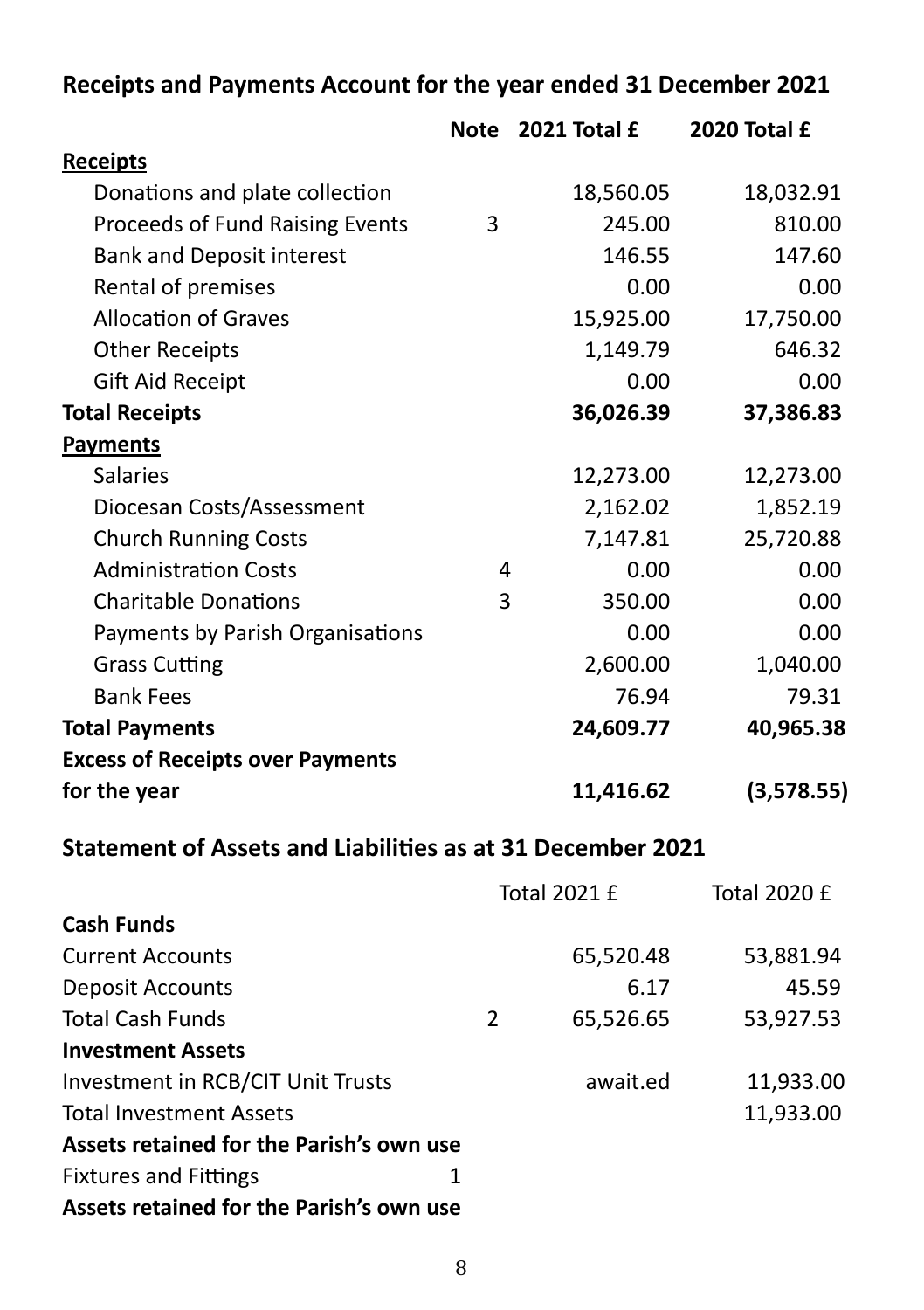#### **Notes to the financial statements for year ended 31 December 2021**

#### **1.Accounting Policies**

Set out below are the principal accounting policies which have been adopted in the compilation of the Receipts and Payments Account and the Statement of Assets and Liabilities

#### (a) **Receipts and Payments Account**

All items of income and expenditure included within the Receipts and Payments Account have been accounted for on a cash receipts basis.

#### (b) **Statement of Assets and Liabili�es**

#### **(I)***Assets retained for the Parish's own use*

The assets of the Parish, retained for its own use comprise:-

-Church Building and Graveyard

-Parish Centre

-Fixtures and Fittings

The Church Building and Graveyard are deemed to be Heritage assets as defined by the Charities SORP (FRS102). These Heritage assets are not included in the statement of assets and liabilities as information on the cost or valuation is not available and such information cannot be obtained at a cost commensurate with the benefit to the users of the accounts and to the parish.

There are no reliable records of the Parish Centre's cost of construc�on and a valuation approach for such a building lacks sufficient reliability. As a result this building is not recognised in the parish statement of assets and liabili�es.

Fixtures and Fittings are deemed to be recognised if greater than £5,000 in value.

#### **(II)***Investments*

Fixed asset investments comprising investment in RCB/CIT Unit Trusts are initially recorded at cost and are then subsequently stated at fair value at each year end date.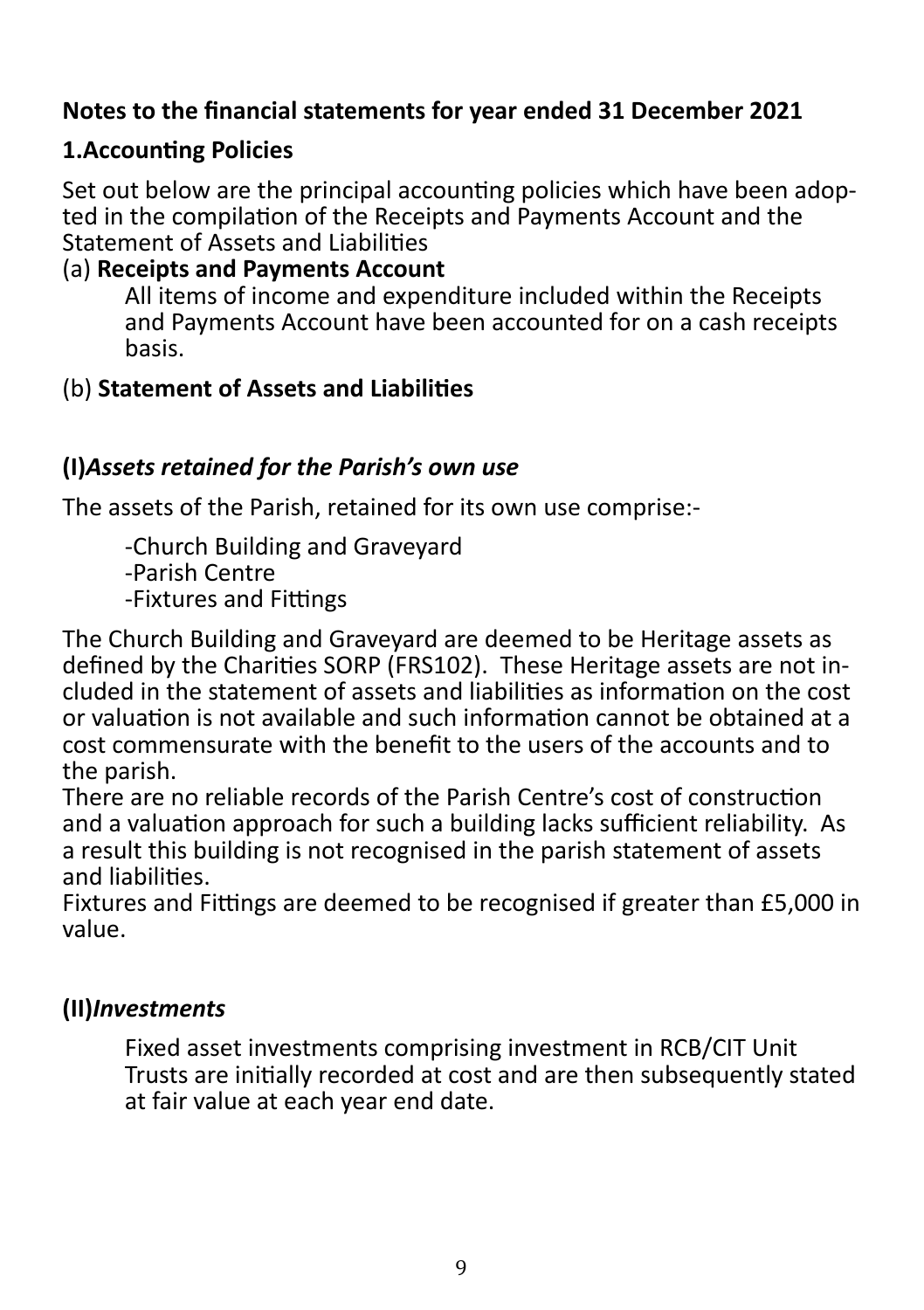#### **2. Reconciliation of Cash Funds**

| Total Cash Funds at Beginning of the year | 53,927.53    |
|-------------------------------------------|--------------|
| Receipts for the Year                     | 36,026.39    |
| Payments for the Year                     | (24, 609.77) |
| Timing difference between                 |              |
| lodging & presenting cheques              | 182.50       |
| Total Cash Funds at end of the year       | 65,526.65    |

#### **3. Collections for Third Parties**

|                 | 2021 | 2020 |  |
|-----------------|------|------|--|
|                 |      |      |  |
| Bishops' Appeal | 0.00 | 0.00 |  |
| Christian Aid   | 0.00 | 0.00 |  |

The above amounts have been included in Receipts for the year under "Proceeds from Fund Raising Events" and in Payments for the year under "Charitable Donations".

#### **4.Governance Costs**

Governance costs of £0.00 were incurred during the year. These fees would usually relate to fees paid to the independent examiner, however in 2021 our 2020 accounts were examined free of charge. Governance costs are included within Administration costs in the Receipts and Payments Accounts.

## **Killaney Notes**

| Flowers:  | Florence Coulter    |
|-----------|---------------------|
| Cleaning: | Michelle Turkington |
|           | Marie Mack          |



Little hugs can dry big tears Little candles can light the darkness Little memories can last for years It's the little things in life That bring the greatest happiness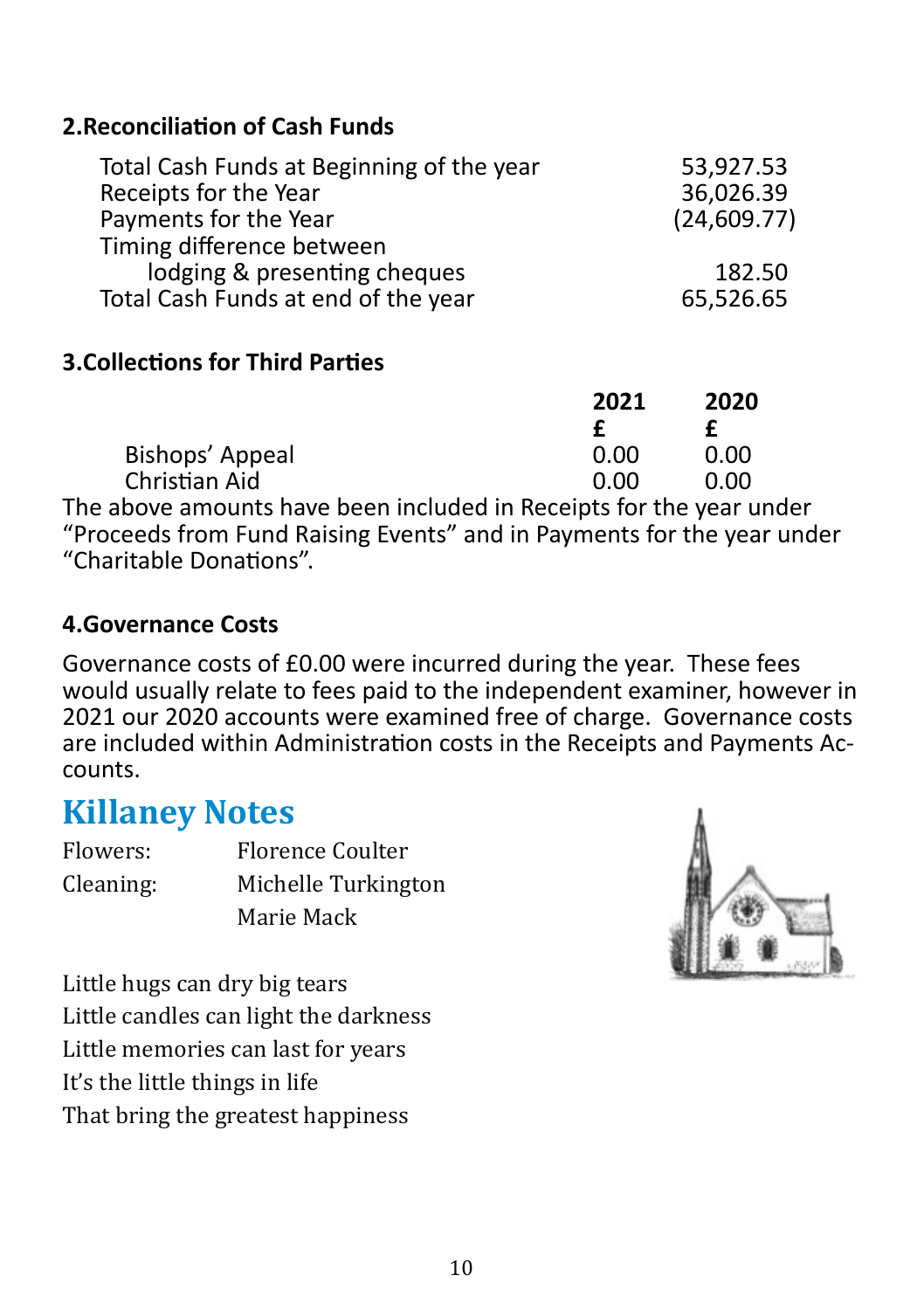# <span id="page-10-0"></span>**Services April & Early May**

The Service pattern remains in place but with an increasing sense of hope and con�idence that we can worship with a greater sense of ease than over the last two years.

Parishioners at worship in Carryduff will be served refreshments in the Church Hall after 10:00 worship from the start of the month, and we hope Killaney's newly refurbished hall will be available for similar preparation and refreshments on a regular basis soon too.

The practice and extent of social distancing will be left to individual choice as the month begins, but we do encourage people to remain sensitive to those around them and to avoid sitting too close together. If you are distressed at any time, please feel free to signal to the wardens for help, or to move to a different location in the church. The pew markers will be in place for some time to help you as you make your choices. No record of attendance is made.

The process of queuing for Bread and Wine will continue for a while yet as this is a moment in worship when we do not wish members to be distracted by concerns for their physical health while seeking nourishment for their spiritual journey.

While sanitising hands on entry and wearing of masks is required on entry and during singing, some may wish to remove their masks during quiet parts of the services. If you suspect you have a cold or flu, it is best not to attend as these symptoms can mask the presence of COVID-19, and have done so here.

Some of the familiar practices have returned at worship and we hope to continue to make progress as the new vestries advise us to do so.

Our service list is a week late because of illness in the rectory and the Church of�ice and for this reason a May/June edition will appear a few weeks before we mark the Queen's Jubilee in our communities. May services are included.

"SNATCH" will �inish with light refreshments on Palm Sunday Evening.

## **Readers for April in Killaney**

<span id="page-10-1"></span>12:00 3 Fiona Chew 10 David Gill 17 John Kirkpatrick 24 Jane Todd.

|                                                             | 3rd April The Fifth Sunday in Lent (Larder Sunday) (Purple) |               |  |
|-------------------------------------------------------------|-------------------------------------------------------------|---------------|--|
| $8:30$ am                                                   | <b>Holy Communion</b>                                       | in Carryduff  |  |
|                                                             | Philippians 3:4b-14 John 12: 1-8                            |               |  |
| $10:00$ am                                                  | Worship and Easter Vestry                                   | in Carryduff  |  |
|                                                             | John $12:1-8$                                               |               |  |
| $12:00 \text{ pm}$                                          | Worship and Easter Vestry                                   | in Killaney   |  |
|                                                             | John $12:1-8$                                               |               |  |
| $7:00 \text{ pm}$                                           | Sunday Night at the Church Hall                             | Mitchell Room |  |
| Augustine teaches the meaning of Proverbs 30:7-9 for prayer |                                                             |               |  |

#### **6 th April Wednesday**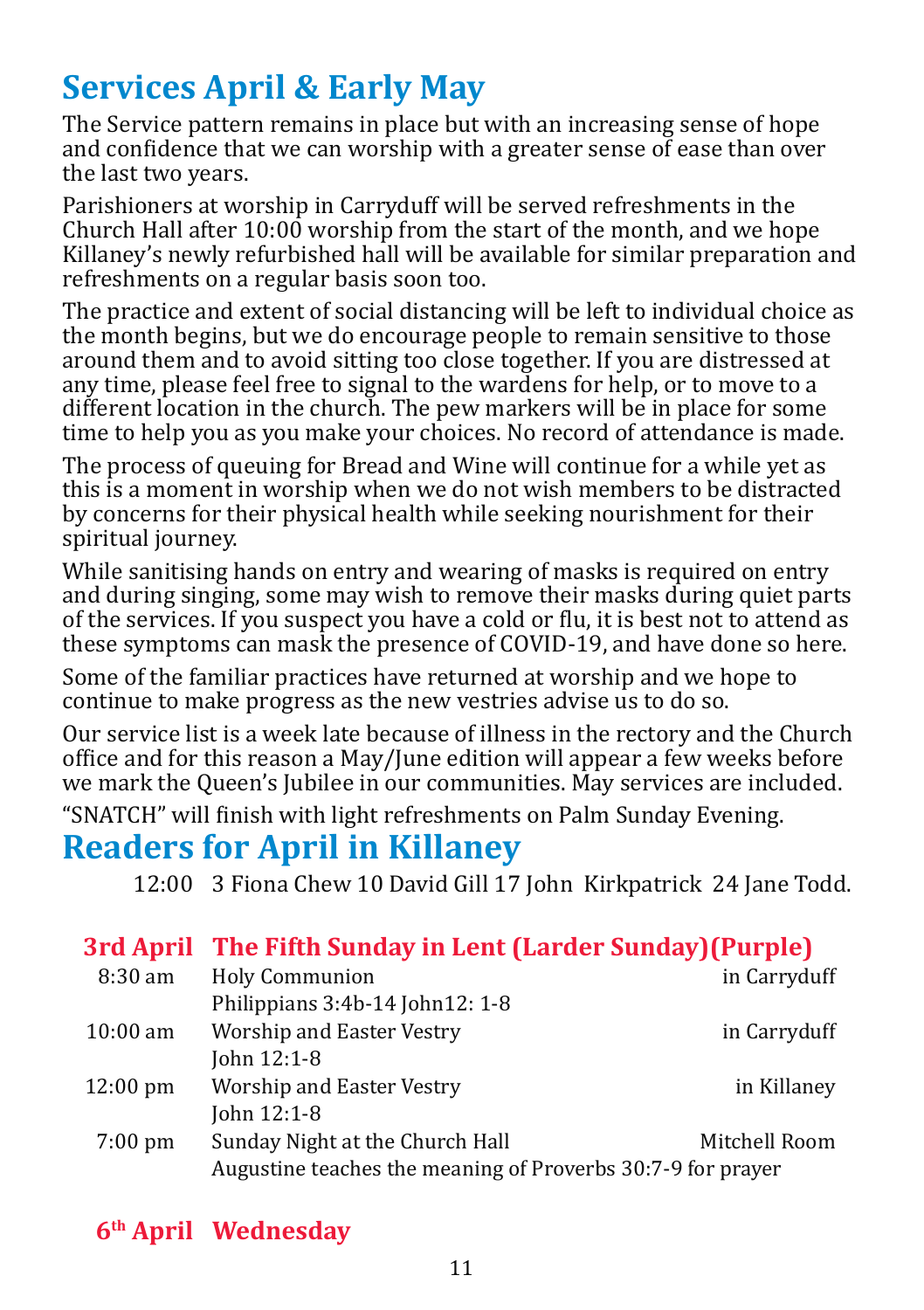<span id="page-11-0"></span>

| $10:00$ am                | Midweek Communion                |                                                                 |              |
|---------------------------|----------------------------------|-----------------------------------------------------------------|--------------|
|                           |                                  | Daniel 3:14-20, 24-25, 28 John 8:31-42                          |              |
| 7:30 pm                   | Lenten Midweek Service           |                                                                 |              |
|                           |                                  | Reading: Give us this day our daily bread                       |              |
| 10th April                |                                  | <b>Palm Sunday 6th Sunday in Lent</b>                           | (Purple)     |
| $8:30 \text{ am}$         | <b>Holy Communion</b>            |                                                                 | in Carryduff |
|                           |                                  | Philippians 2:5-11 Luke 19:28-40                                |              |
| $10:00 \text{ am}$        | Morning Worship                  |                                                                 | in Carryduff |
|                           | Luke 19:28-40                    |                                                                 |              |
| 12:00 pm                  | Morning Worship                  |                                                                 | in Killaney  |
|                           | Luke 19:28-40                    |                                                                 |              |
| $7:00$ pm                 |                                  | REFRESHMENTS AT FINAL Sunday Night @ the Hall Mitchell Room     |              |
| <b>Holy Week Services</b> |                                  |                                                                 |              |
| <b>Monday</b>             |                                  | Outing leaves Carryduff Church. Meet at 7:00 pm at Car Park for |              |
|                           |                                  | "The Crucifixion" by John Stainer at 8:00 pm in Down Cathedral  |              |
|                           |                                  | with retiring collection in aid of Ukraine and Afghanistan.     |              |
| <b>Tuesday</b>            | 7:30 pm                          | The Forsaken find hope at the hill                              |              |
| Wednesday                 | 11:00 am                         | Holy Communion at St Andrew's (note time)                       |              |
|                           | 7:30 pm                          | The Grieving find comfort at the Cross                          |              |
| <b>Thursday</b>           | 7:30 pm                          | The Hungry find strength at the Supper                          |              |
| <b>Good Friday</b>        | 11:00 am                         | The Crowds face beauty at Calvary                               |              |
|                           | 7:30 pm                          | The Light bursts through the Darkness                           |              |
| 17th April                | <b>Easter Sunday</b>             |                                                                 | (White)      |
| $8:30 \text{ am}$         | Holy Communion                   |                                                                 | in Carryduff |
|                           |                                  | 1 Corinthians 15:19-26 John 20:1-18                             |              |
| $10:00$ am                | <b>Easter Communion Festival</b> |                                                                 | in Carryduff |
|                           |                                  | 1 Corinthians 15:19-26 John 20:1-18                             |              |
| 12:00 pm                  | <b>Easter Communion Festival</b> |                                                                 | in Killaney  |
|                           |                                  | 1 Corinthians 15:19-26 John 20:1-18                             |              |
| 24th April                | <b>2nd Sunday of Easter</b>      |                                                                 | (White)      |
| 8:30 am                   | <b>Holy Communion</b>            |                                                                 | in Carryduff |
|                           |                                  | Revelation 1:4-8 John 20:19-31                                  |              |
| $10:00 \text{ am}$        | Morning Worship                  |                                                                 | in Carryduff |
|                           | Acts 5:27-32 John 20:19-31       |                                                                 |              |
| 12:00 pm                  | Morning Worship                  |                                                                 | in Killaney  |
|                           | Acts 5:27-32 John 20:19-31       |                                                                 |              |
| 27th April                | <b>Wednesday</b>                 |                                                                 |              |
| 10:00 am                  | Midweek Communion                |                                                                 |              |
|                           | Acts 5:17-26 John 3:16-21        |                                                                 |              |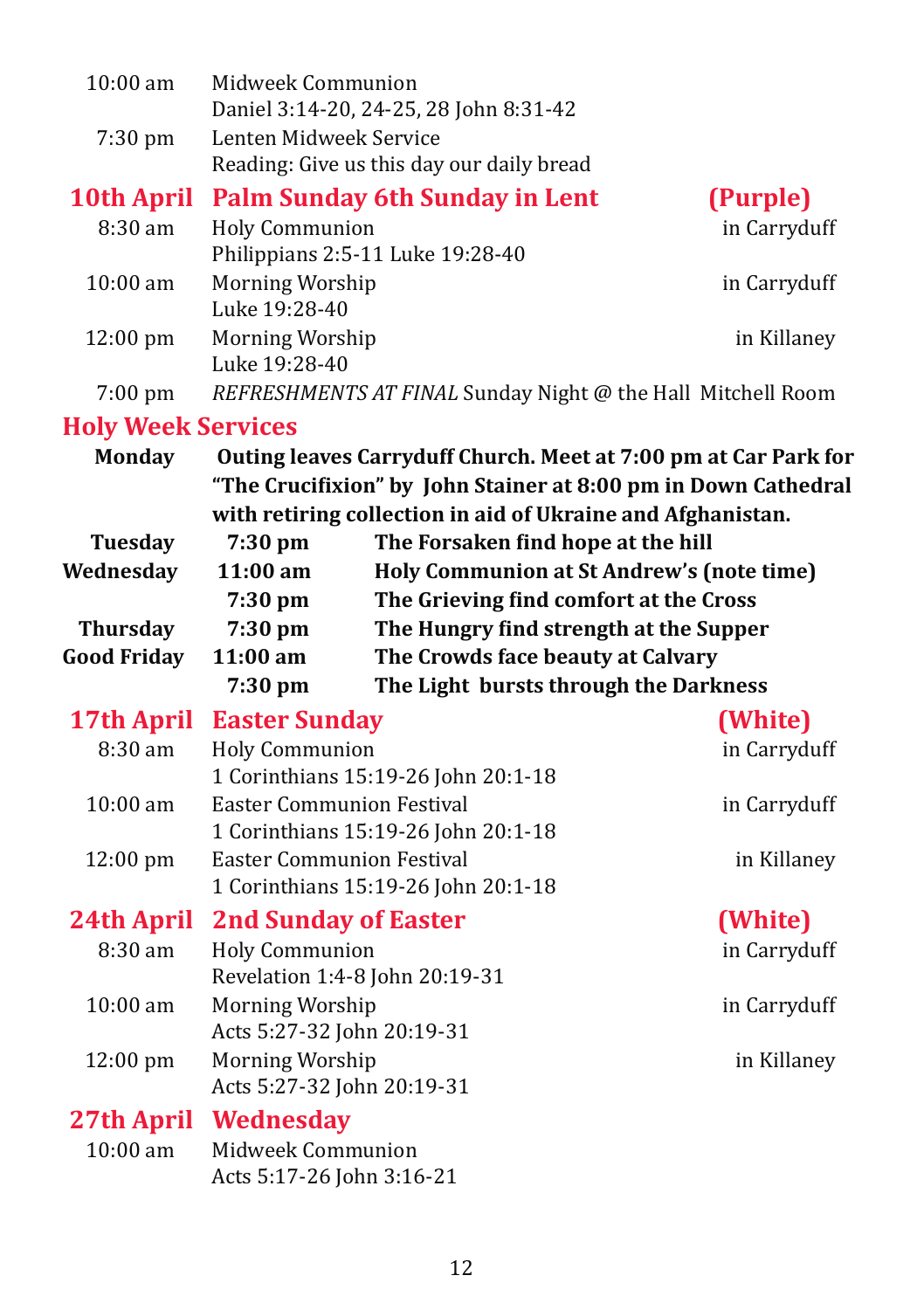| <b>1st May</b>      | <b>3rd Sunday of Easter (Larder Sunday)</b>               | (White)      |
|---------------------|-----------------------------------------------------------|--------------|
| 8:30 am             | <b>Early Communion</b><br>Revelation 5:11-14 John 21:1-19 | in Carryduff |
| $10:00$ am          | Morning Worship<br>Revelation 5:11-14 John 21:1-19        | in Carryduff |
| 12:00 pm            | Morning Worship<br>Revelation 5:11-14 John 21:1-19        | in Killaney  |
| <b>4th May</b>      | Wednesday                                                 |              |
| 10:00 am            | Midweek Communion<br>Acts 8:1b-8 John 6:35-40             |              |
| 8 <sup>th</sup> May | 4 <sup>th</sup> Sunday of Easter                          | (White)      |
| 8:30 am             | <b>Holy Communion</b><br>Revelation 7:9-17 John 20:22-30  | in Carryduff |
| $10:00 \text{ am}$  | Morning Worship<br>Numbers 27:12-23 Acts 9:36-43          | in Carryduff |
| 12:00 pm            | Morning Worship<br>Numbers 27:12-23 Acts 9:36-43          | in Killaney  |
| 11th May            | <b>Wednesday</b>                                          |              |
| $10:00$ am          | Midweek Communion<br>Acts 12:24-13:5 John 12:44-50        |              |
| $15th$ May          | 5 <sup>th</sup> Sunday of Easter                          | (White)      |
| 8:30 am             | <b>Holy Communion</b><br>Revelation 21:1-6 John 13:31-35  | in Carryduff |
| $10:00$ am          | Morning Worship<br>Revelation 21:1-6 John 13:31-35        | in Carryduff |
| 12:00 pm            | Morning Worship<br>Revelation 21:1-6 John 13:31-35        | in Killaney  |
| 18th May            | <b>Wednesday</b>                                          |              |
| 10:00 am            | Midweek Communion<br>Acts 15:1-6 John 15:1-8              |              |
| $22nd$ May          | 6 <sup>th</sup> Sunday of Easter                          |              |
| 8:30 am             | <b>Holy Communion</b><br>Joel 2:12-17 John 5:1-9          | in Carryduff |
| 10:00 am            | Sunday Celebration!                                       | in Carryduff |
|                     | Joel 2:12-17 John 14:23-29                                |              |
| 12:00 pm            | Morning Worship<br>Joel 2:12-17 John 14:23-29             | in Killaney  |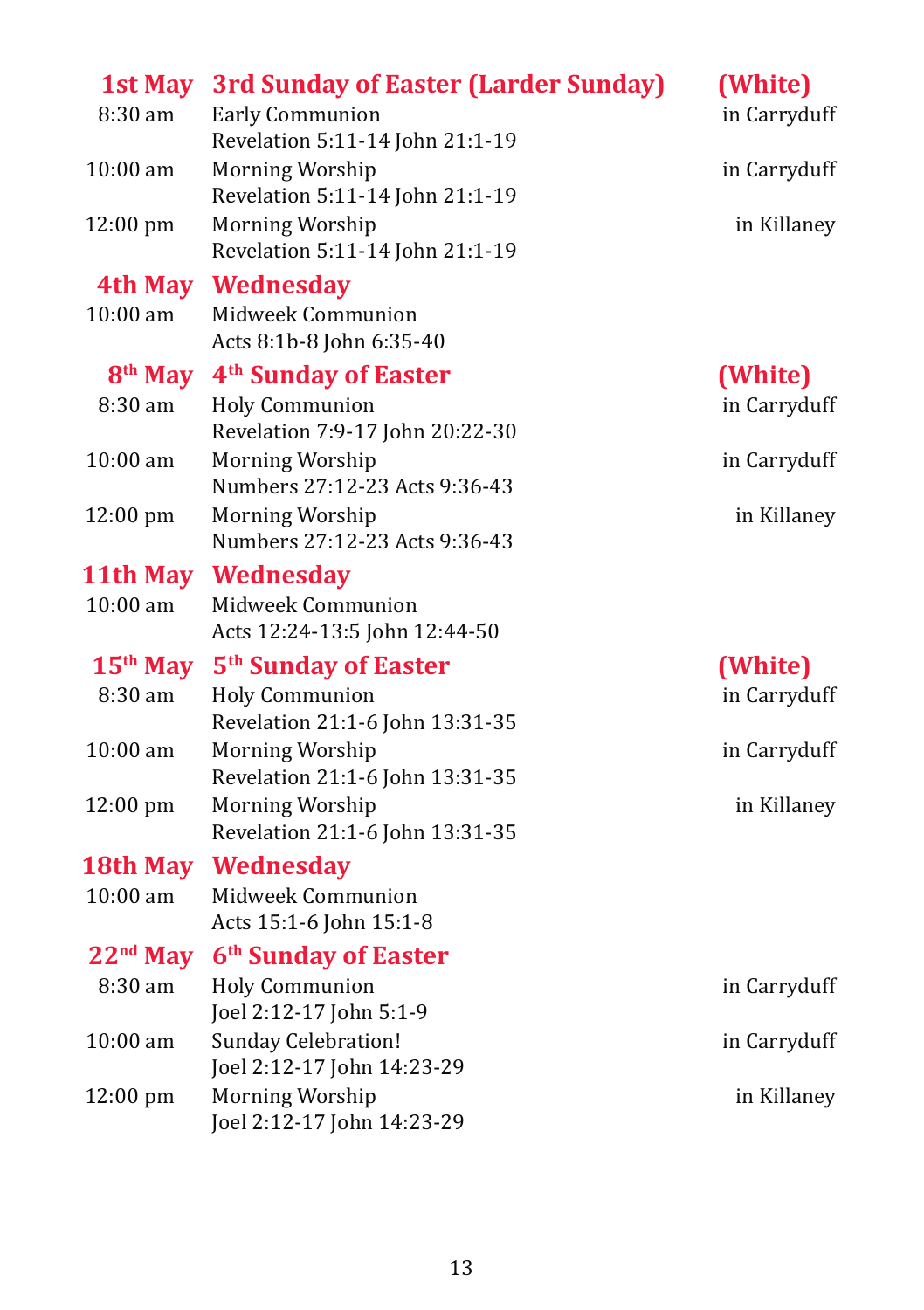# **Parish Register**

**Christian Funeral**

26th March Ben McCartney, Oakwood Avenue, Carryduff In Killaney Parish Churchyard *Blessed are the dead who die in the Lord*

## **Thanksgiving**

Ben McCartney's ninety years of life were marked at a funeral service held in St Andrew's Killaney on Saturday 26<sup>th</sup> March. He had been ill for some time, having limited his ability to enjoy life to the full for several years.

At his best Ben was an avid ballroom dancer, an excellent and industrious gardener, an experienced supervisor working with the Housing Executive for many years and a faithful member of his church from his earliest days as a young Presbyterian member in North Belfast.

It was �itting that the congregation, drawn from St Andrew's and Cairnshill Methodist, as well as many friends and family, were accompanied for the hymn singing by the organist from Cairnshill, to whom we were very grateful.

We will remember Ben as a quietly spoken, gentle and amenable friend, and we assure Betty, Paul, Stephen, Jenny, and their spouses, and his grandchildren and great grandchildren of our prayerful support in the days to come.

# <span id="page-13-0"></span>**Jubilee Stories**

Are you old enough to remember the Queen's Coronation? What happened at your school, or workplace? Did you get the day off? Were you at a party? Were you one of the few to see it on film soon after?

Our **Jubilee Edition of the Magazine** is the place to tell those stories. If you would like to write some memories down, or to have one of the magazine staff team come and listen to your story and compose some words for you then PLEASE get in touch. We have one story ready to write, but we would love some more.

What happened in Boardmills and Saintfield that day? Let us know..

# **The Unending Saga**

With road building extending from Mealough Road, through to resurfacing the Carryduff Roundabout, and awaiting underground electrical work to be completed at the Crossroads near the Church in Carryduff it seems we are part of a never ending saga.

Imagine how good we will all feel when these three works are finally completed. That is something to which we can look forward. . . But when?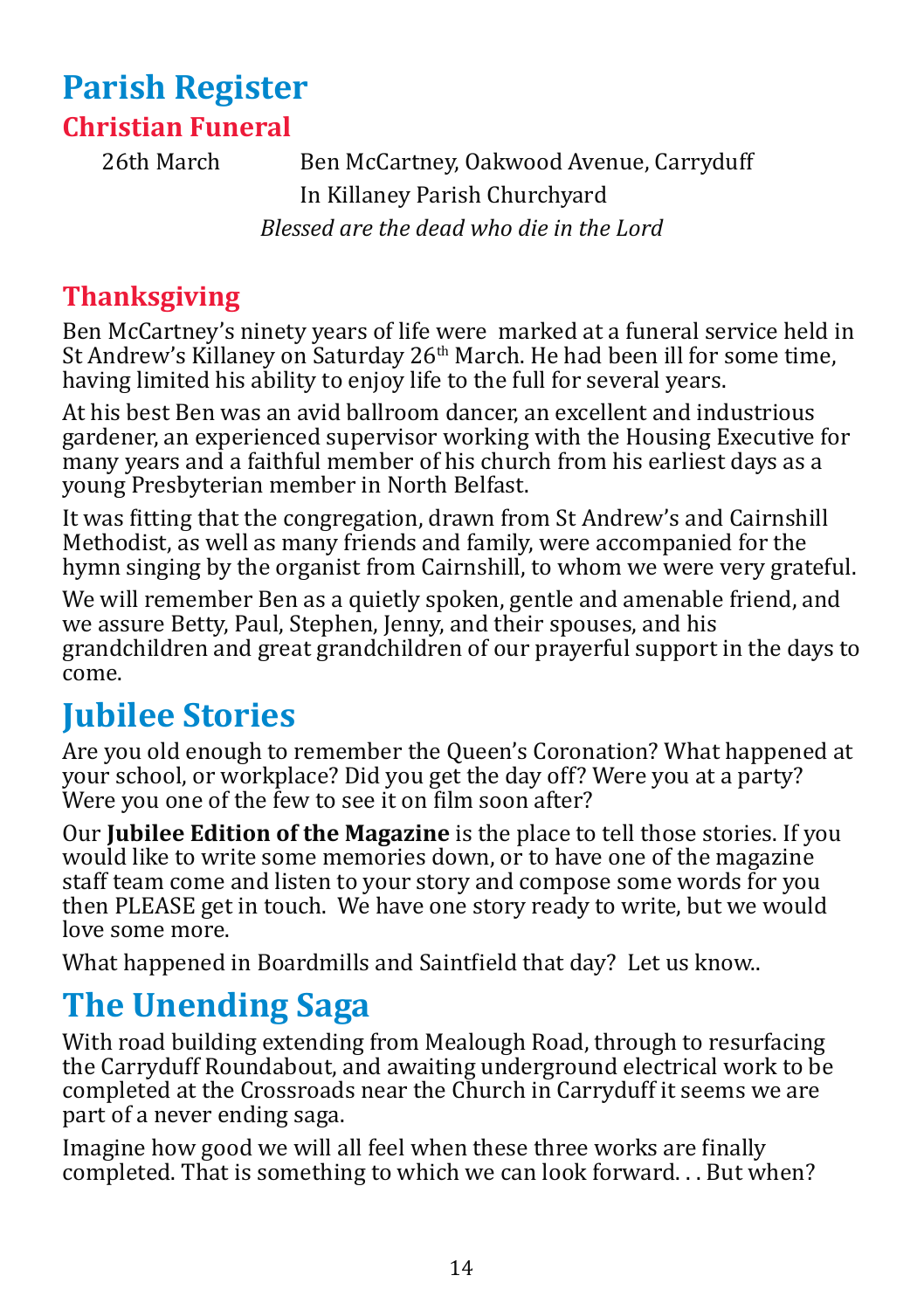# <span id="page-14-1"></span>**Mothers' Union**

So ladies what were you doing in February 1962? As for me, I was 6 months old. I'm sure some of you will remember the commissioning of The Mothers' Union in St Ignatius' in February 1962. That makes this year our **Diamond Jubilee.**

To mark this occasion we have organised a celebratory meal in **Rockmount Golf Club** on **Thursday 5th May at 7pm**. The cost for a 2 course meal will be £22.50. This will be open to all members, past and present, as well as other friends of St Ignatius' MU. Please bring along any memories of your time in the Mothers' Union and any photos you may have. It would be lovely to hear all about your experiences. Let me know if you are interested in coming along -07850933365. We will be taking menu preferences at our next MU meeting on **Thursday 7th April at 8pm when Trevor Dunlop** will be joining us to talk about his work on the **Connswater Greenway.**

I look forward to seeing you all then . God Bless , Jenny.



## <span id="page-14-0"></span>**The Prayer for All Times:** *Denis Carson*

I am writing this on St. Patrick's Day and in the middle of Lent. The main thoughts in my head are the enduring value of the Lord's Prayer, its complete relevance to the world at large and how it sounds in both the English and the Gaelic languages. As set out below, the second line is in Gaelic and the third line gives a phonetic pronunciation guide.

Our Father, who art in heaven, hallowed be Thy name Ar nahar ata air neamh go naofar d'ainm Our nahar ata air nyow go nee-fur dan-yim

Thy kingdom come, Thy will be done on earth Go dtaga do riocht, go ndeantar do thoil ar an talamh Go daga do ree-ocht, go nyan-tar do hull air an ta-loo

As it is in Heaven. Mar a dheantar ar neamh Mara yan-tar ar nyow

Give us this day our daily bread Ar n-aran laethuil tabhair duinn inniu Our naran lay-wholl tore doing in you

And forgive us our trespasses Agus maith duinn ar bh�iacha Agus my doing our via-ha

As we forgive those who trespass against us Mar a mhaithimidne dar bhfeichiunaithe fein Mar y-him-idin-ya dar feck-in-ya hain

And lead us not into temptation, but deliver us from evil, Agus na lig sinn i geathu, ach soar sinn o olc Agus nah lig shin I gahoo, ach seer shin o ulk.

For thine is the kingdom, the power and the glory for ever and ever Ar is an riocht agus an cumhact agus an glar agat anois agus go deo R iis an re-ocht agus an coo-act agus an glore agat anish agus go-joe. Amen. Amen. Amen.